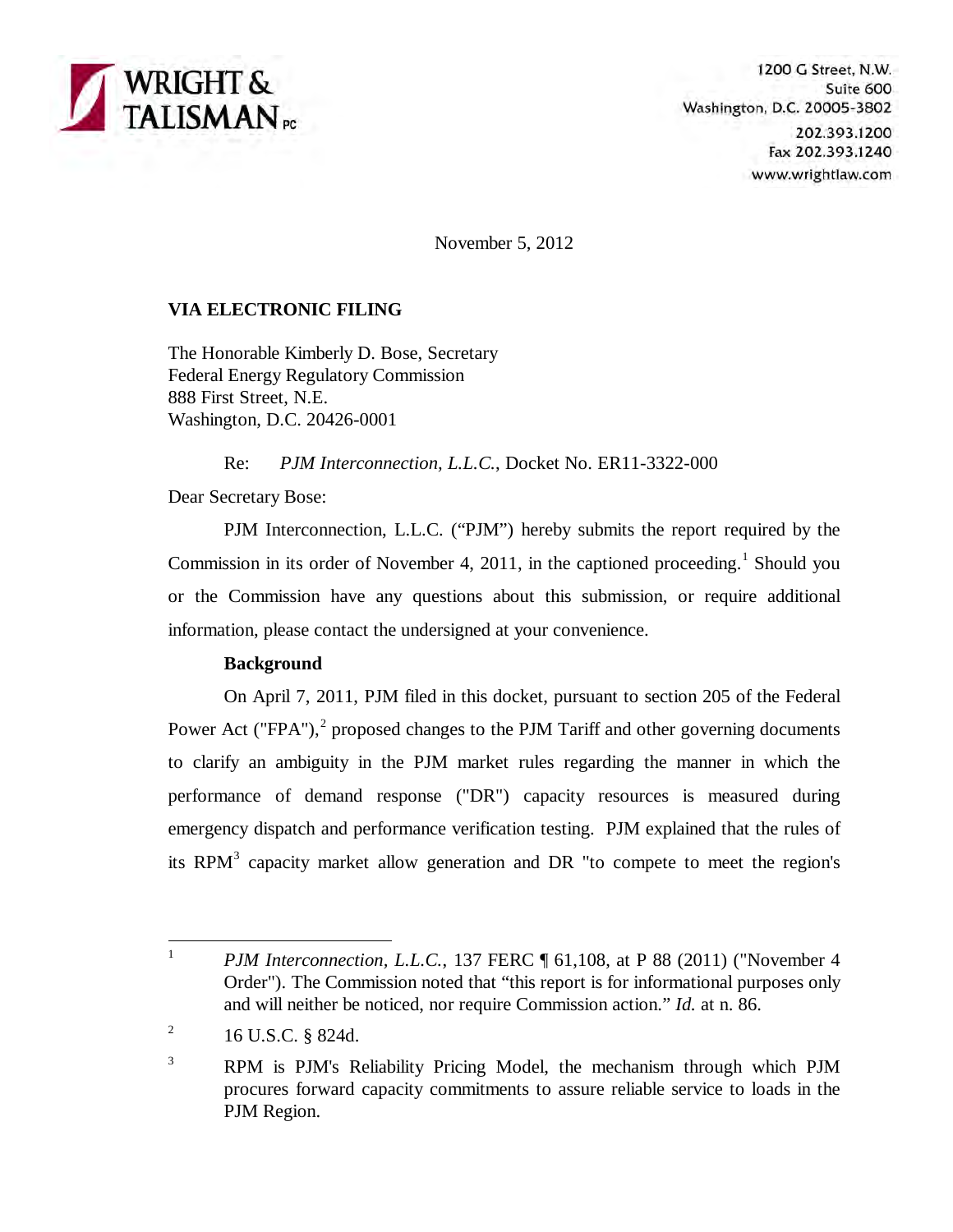installed capacity needs" for each delivery year, $<sup>4</sup>$  $<sup>4</sup>$  $<sup>4</sup>$  but PJM's then-existing market rules</sup> were ambiguous with respect to measuring the performance of demand response capacity resources.

The Commission initially accepted and suspended the proposed changes for five months, subject to refund and further order following a technical conference. [5](#page-1-1) By order issued on November 4, 2011, after review of the record of the technical conference, the Commission accepted PJM's proposal to become effective on November 7, 2011, subject to certain conditions, and required PJM to submit a compliance filing to modify and clarify its proposal in certain respects.[6](#page-1-2) The Commission also directed PJM to make this informational filing within one year the date of its order.<sup>[7](#page-1-3)</sup>

On January 5, 2012, PJM submitted revisions to the PJM Tariff and Operating Agreement, as well as other materials, to comply with the November 4 Order ("January 5 Compliance Filing"). By order dated February 24, 2012, the Commission accepted PJM's compliance filing, conditioned on PJM making limited further changes in its tariff and other revisions to its proposal.<sup>[8](#page-1-4)</sup> The Commission accepted PJM's subsequent compliance filing of March 12, 2012, by letter order issued August 2,  $2012$ .<sup>[9](#page-1-5)</sup>

 $\frac{1}{4}$ *See EnerNOC, Inc.,* 134 FERC ¶ 61,158, at P 2 (2011).

<span id="page-1-1"></span><span id="page-1-0"></span><sup>5</sup> *PJM Interconnection, L.L.C.*, 135 FERC ¶ 61,212 (2011).

<span id="page-1-2"></span><sup>6</sup> November 4 Order at Ordering Paragraph A.

<span id="page-1-3"></span><sup>7</sup> *See id.* at P 88.

<span id="page-1-4"></span><sup>8</sup> *PJM Interconnection, L.L.C., 138 FERC*  $\parallel$  61,138, at PP 40, 47, 49, 58, 67 (2012).

<span id="page-1-5"></span><sup>9</sup> *PJM Interconnection, L.L.C.*, Letter Order, Docket No. ER11-3322-002 (Aug. 2, 2012).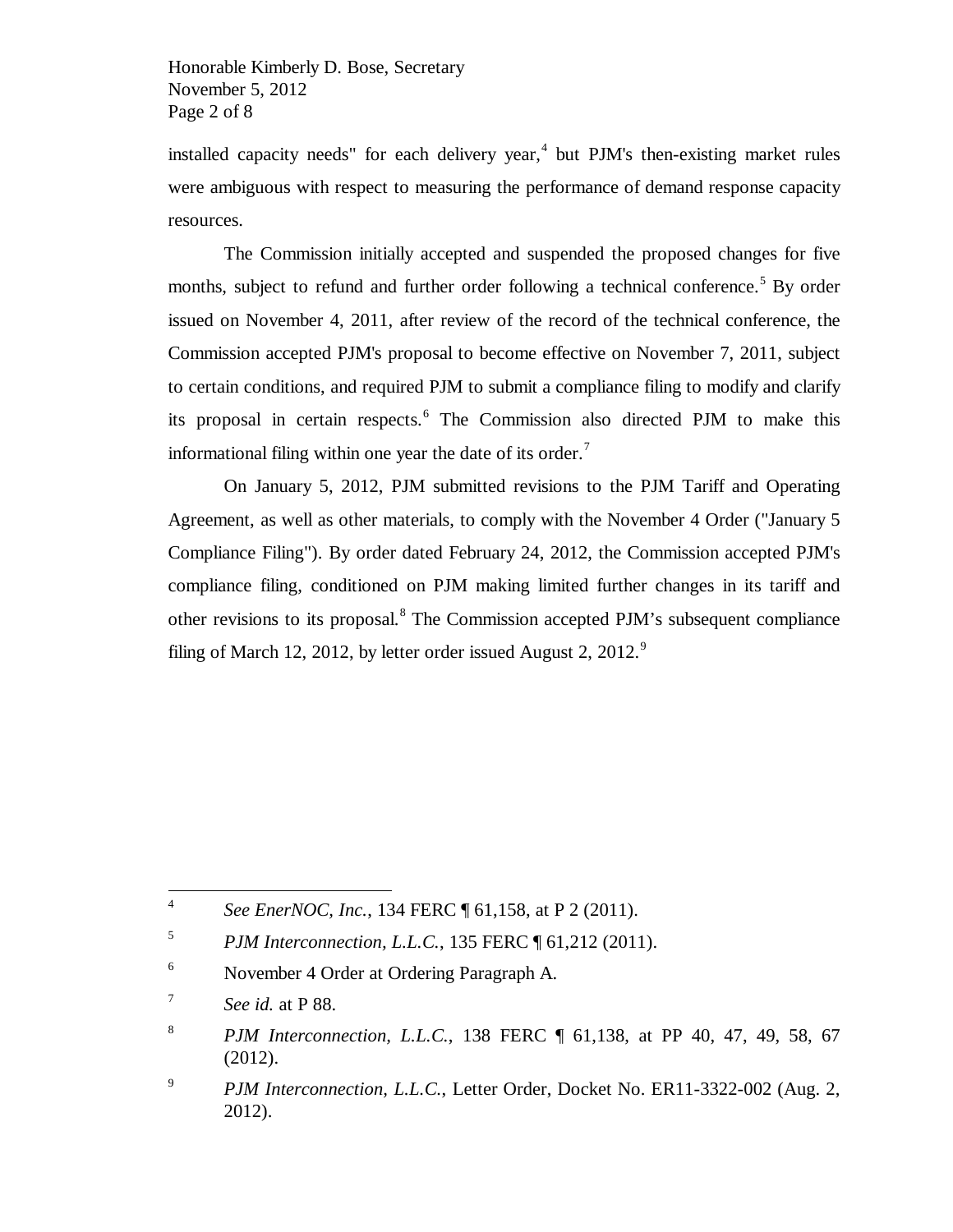Honorable Kimberly D. Bose, Secretary November 5, 2012 Page 3 of 8

#### **Ongoing PJM Stakeholder Process**

Paragraph 88 of the November 4 Order directs PJM to inform the Commission in this report of the status of stakeholder discussions regarding four topics. PJM addresses each of those subjects in sequence below.

## **1. The accuracy of the PLC in estimating a resource's contribution to the reliability requirement.**

In March 2012, PJM's Markets and Reliability Committee ("MRC") created the Capacity Senior Task Force ("CSTF") to consider a variety of current and longer-term issues regarding PJM's capacity market. Contemporaneous with approval of the CSTF's formal charter in August 2012, the MRC endorsed an issue charge for the CSTF to address several questions related to demand response capacity resources.[10](#page-2-0) Further, PJM staff made a presentation regarding the requirements for this informational filing and the MRC's issue charge for the CSTF at the August 8, 2012, meeting of the PJM Market Implementation Committee ("MIC"), which oversaw development of the proposed tariff and other changes that the Commission approved in this proceeding. PJM noted that various items then already under consideration by the CSTF overlapped with the topics the Commission outlined for this informational filing and, therefore, recommended that those issues should be addressed by the CSTF.<sup>[11](#page-2-1)</sup> Included among these items is the issue of "Interaction of Peak Load Contribution ('PLC') with end-user RPM cost assignment and DR Resource RPM revenue, and implication to DR resource auction participation."<sup>[12](#page-2-2)</sup>

<span id="page-2-1"></span>11 *See* PJM Market Implementation Committee, *FERC informational report – DR Capacity M&V order (update)*, (August 8, 2012), http://www.pjm.com/~/media/committeesgroups/committees/mic/20120808/20120808-item-09-dr-capacity-follow-upissues.ashx.

<span id="page-2-0"></span> $10<sup>10</sup>$ 10 *See* PJM Markets and Reliability Committee, *RPM Longer-Term Issues – Demand Response*, (August 14, 2012), http://www.pjm.com/~/media/committeesgroups/task-forces/cstf/20120814/20120814-item-02-rpm-dr-issue-charge.ashx.

<span id="page-2-2"></span><sup>12</sup> *Id.* at 4; see also *RPM Longer-Term Issues – Demand Response*, *supra* n.10 at 1.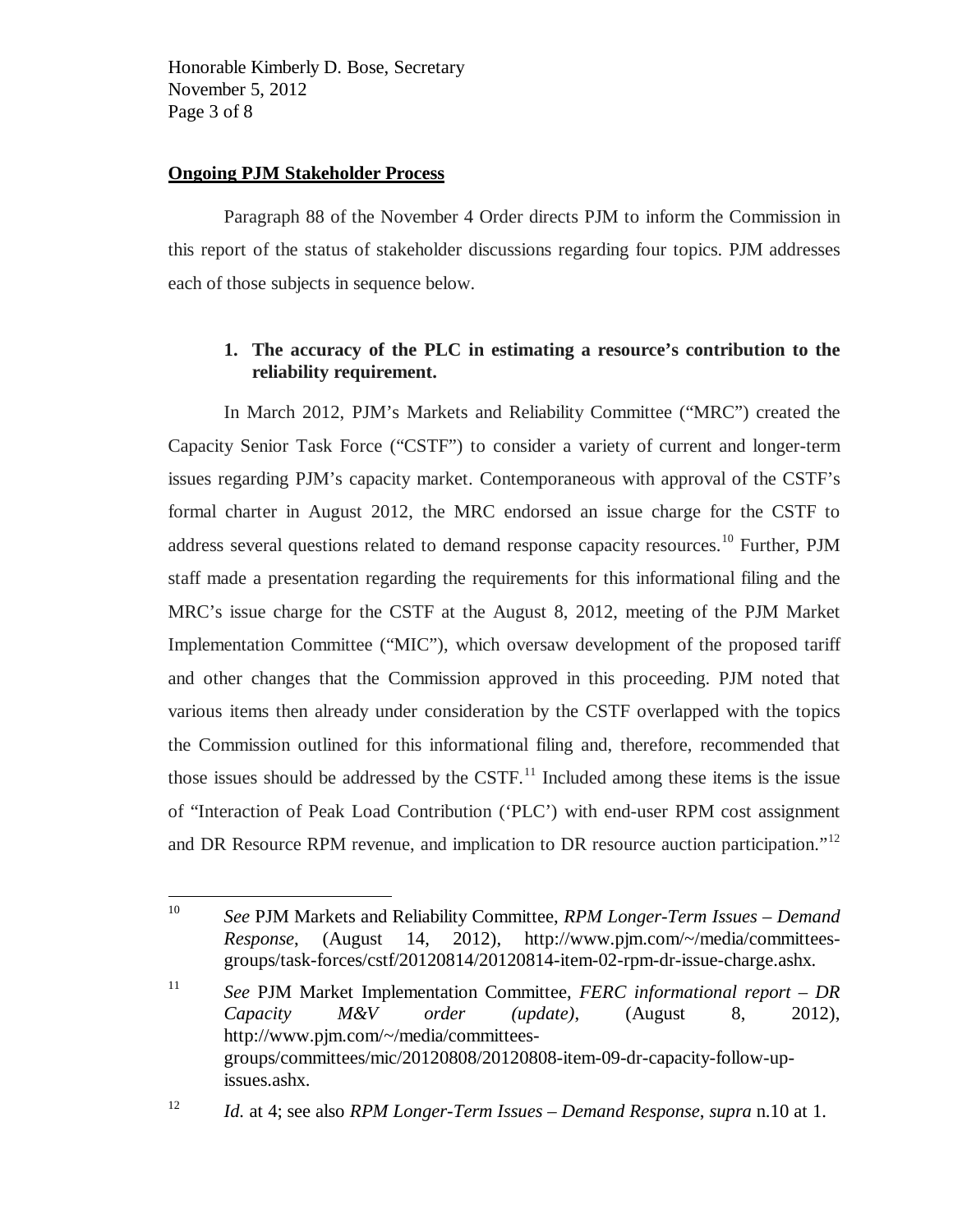Honorable Kimberly D. Bose, Secretary November 5, 2012 Page 4 of 8

In PJM's view, the CSTF issue is very similar to, and can be readily interpreted to include, the issue described by the Commission for this report. The MIC concurred that the CSTF should address the matters the Commission identified to be included in this report.<sup>[13](#page-3-0)</sup>

Stakeholders participating in the CSTF subsequently prioritized the task force's assigned issues related to demand response, and ranked this issue as the highest priority item among those items.<sup>14</sup> At the CSTF's meeting of September 20, 2012, PJM staff made a detailed presentation and joined stakeholders in a lengthy discussion of this and several other of the demand response-related issues that the group designated as high priority matters.<sup>[15](#page-3-2)</sup> PJM suggested that stakeholders consider whether there may be a more accurate metric for establishing an end-use customer's reliability requirement than its peak load contribution ("PLC") as currently defined, or a better process to determine the customer's PLC. That and subsequent discussions demonstrate that a small number of curtailment service providers ("CSPs") continue to advocate abandoning reliance on end users' respective PLCs for purposes of measuring and verifying the performance of demand response capacity resources. These members support changing to an energy-based metric for measurement and verification ("M&V") of capacity performance, similar to the position that stakeholders considered at length, and ultimately rejected, in previous stakeholder discussions.<sup>[16](#page-3-3)</sup>

<span id="page-3-0"></span><sup>13</sup> 13 The minutes of the MIC's August 8 meeting state that these issues "will be transitioned to the CSTF." *See* PJM Interconnection Market Implementation Committee*, Minutes,* at 5 (August 8, 2012), http://www.pjm.com/~/media/committeesgroups/committees/mic/20120808/20120808-minutes.ashx.

<span id="page-3-1"></span><sup>14</sup> *See* PJM Capacity Senior Task Force, *Importance Ranking of DR Issues: Polling Results*, 2 (Sept. 20, 2012), http://www.pjm.com/~/media/committeesgroups/task-forces/cstf/20120920/20120920-dr-issues-important-ranking-pollresults.ashx*.*

<span id="page-3-2"></span><sup>15</sup> *See* PJM Capacity Senior Task Force, *DR RPM Issues*, 16-34 (Sept. 20, 2012), http://pjm.com/~/media/committees-groups/task-forces/cstf/20120920/20120920 item-02-dr-issues.ashx.

<span id="page-3-3"></span><sup>&</sup>lt;sup>16</sup> Minutes of the PJM Load Management Task Force, which addressed performance measurement and verification issues in 2009-2010 and originally developed the tariff and other revisions that the Commission approved in this docket, illustrate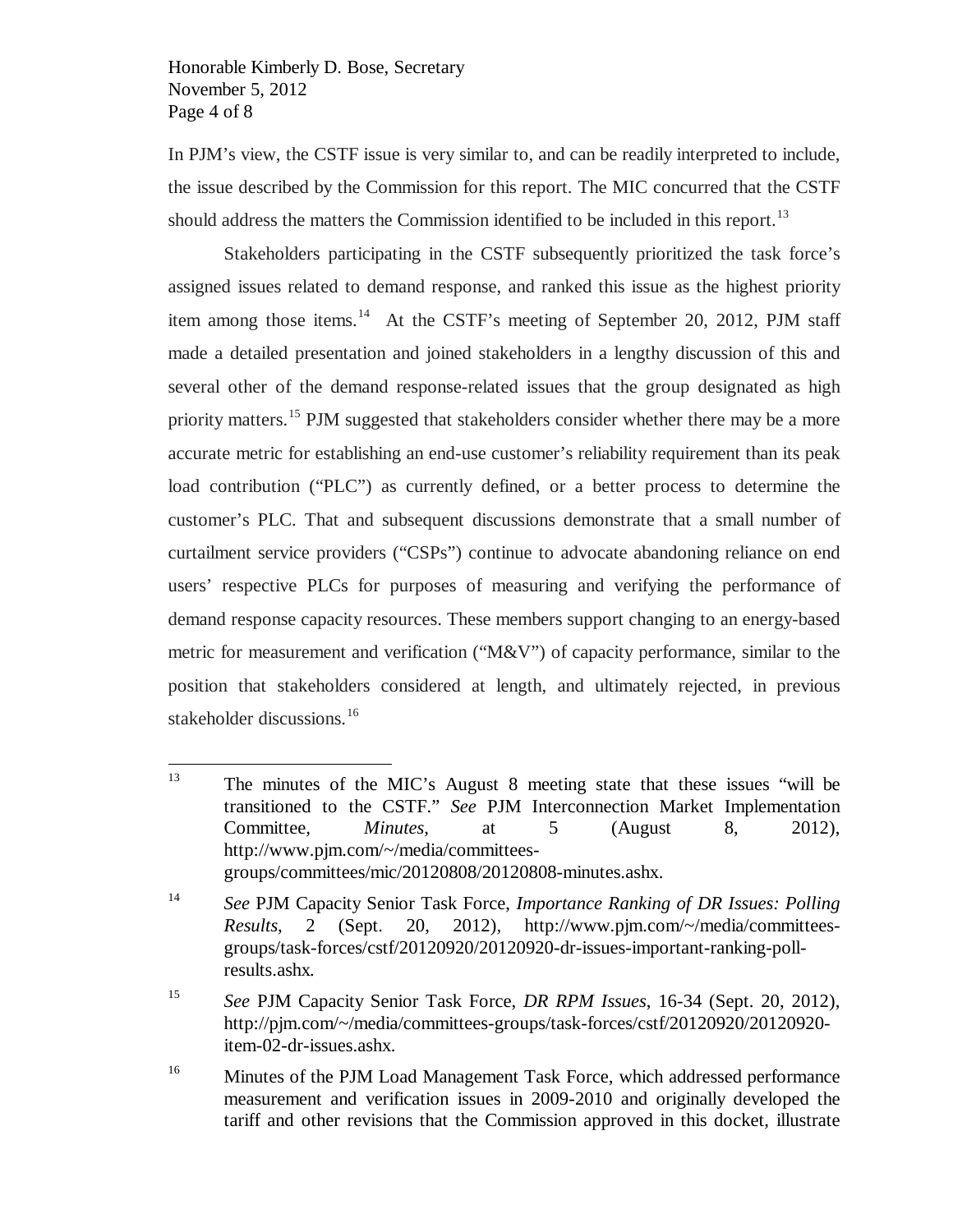Honorable Kimberly D. Bose, Secretary November 5, 2012 Page 5 of 8

 $\overline{a}$ 

In PJM's view, however, the performance of demand response resources in 2012 under the PLC M&V metric confirms the merit of the PLC for that purpose. PJM's preliminary analysis shows that, during two emergency dispatch events in July 2012, emergency demand response resources provided 104 percent and 103 percent, respectively, of their applicable capacity commitments.<sup>[17](#page-4-0)</sup> This is in contrast to performance in previous years.<sup>[18](#page-4-1)</sup> It also indicates that, as anticipated in PJM's previous submissions in this docket, implementation of the new M&V rules that the Commission approved in this proceeding did not negatively affect demand response performance, while ensuring the reliability of the PJM system during system dispatch emergencies.

Nevertheless, PJM expects that stakeholders will continue to weigh the accuracy of, and potential alternatives to, PLC for the purpose of establishing the contribution of each demand response resource to the PJM system reliability requirement. The CSTF's work plan anticipates that the task force will present the MRC with its proposed solutions regarding this and the other 2012 demand response issues in approximately April 2013. The work plan further provides for any proposed changes to PJM's tariff and other governing documents that the MRC endorses to be presented to the PJM Members Committee in approximately May 2013. Any proposed changes that the Members Committee endorses will be filed shortly thereafter with the Commission for its approval.

<span id="page-4-1"></span>18 *See, e.g*., Response of PJM Interconnection, L.L.C. to Notice of Topics for Staff Technical Conference, Docket No. ER11-3322-000, at 10-14 (July 11, 2011).

that certain stakeholders also advocated at that time an approach of measuring capacity performance based on actual load reductions during emergency dispatch, regardless of whether a customer's load exceeded its PLC. *See, e.g*., Load Management Task Force, *Minutes from 3/26/10 meeting*, (April 2, 2010), http://pjm.com/~/media/committees-groups/task-forces/lmtf/20100408/20100408 item-01a-draft-minutes-20100326.ashx.

<span id="page-4-0"></span><sup>17</sup> *See* PJM Operating Committee*, 2012 PJM Demand Response Performance on Summer Event Days (July 17th and 18th) [Preliminary Report], (Oct. 9, 2012),* http://www.pjm.com/~/media/committeesgroups/committees/oc/20121009/20121009-item-09-pjm-dsr-hot-day-report-july-17-th-and-18-th.ashx.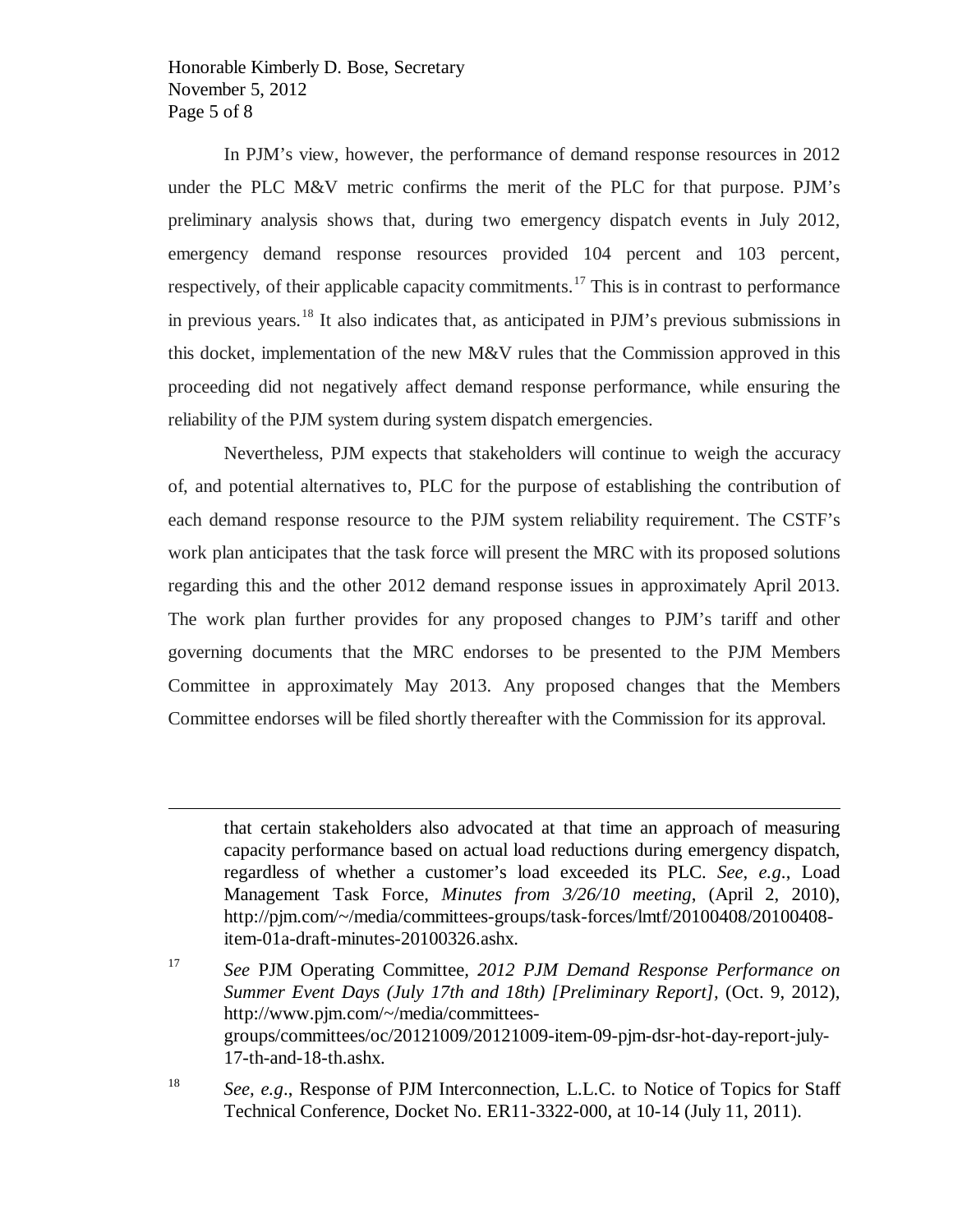Honorable Kimberly D. Bose, Secretary November 5, 2012 Page 6 of 8

### **2. Applicability of the PLC performance metric for resources with higher performance outside of the summer period.**

This issue also remains pending with the CSTF, and is ranked among the three highest-priority demand response issues for  $2012$ .<sup>19</sup> PJM and the CSTF participants also addressed this issue at length in the CSTF's meeting of September [20](#page-5-1), 2012.<sup>20</sup> As required by its protocols for new stakeholder bodies, PJM has educated the stakeholders on its existing processes, including capacity compliance M&V and determination of penalties for the Summer Extended and Annual Demand Resources. PJM asked stakeholders to identify their interests or issues regarding the existing market rules and processes. For present purposes, PJM notes that this item is related to item 1 above, which includes stakeholder consideration of how the PLC is determined. The CSTF work plan provides the same timetable for resolution of this issue as it does for the item discussed above.

## **3. Whether the PLC can be adjusted to account for load growth and other trends included in the PJM load forecasts that are used in RPM.**

The CSTF is considering this issue in connection with item 1 above, which includes considering the accuracy of the PLC as it is currently determined. Accordingly, this item was part of PJM's presentation and stakeholders' deliberations at the September 20 meeting of the CSTF.

The stakeholders' discussions have noted that PLC is currently calculated on a lagging basis, from the end-use customer's load during the summer prior to each Delivery Year for which demand response must make commitments and perform accordingly. Stakeholders are still defining the current issue, and thus have not yet begun to discuss any potential solutions they may wish to consider. The CSTF work plan contemplates resolution of this issue in the same 2013 time frame discussed in item 1 above.

<span id="page-5-0"></span><sup>19</sup> 19 *See FERC informational report – DR Capacity M&V order (update)*, *supra* n.11, at 2.

<span id="page-5-1"></span><sup>20</sup> *See DR RPM Issues*, *supra* n.12, at 37-42.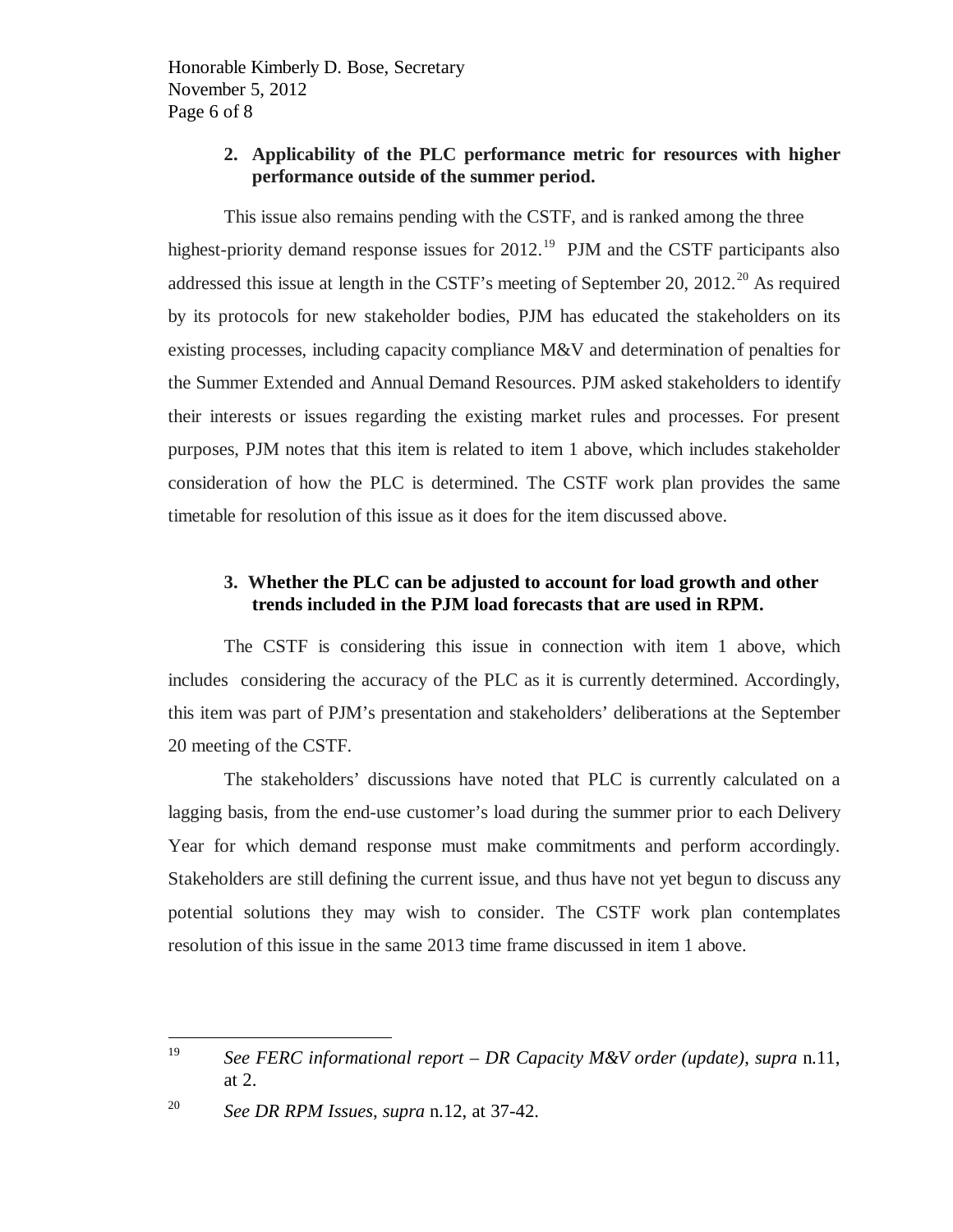## **4. How advanced metering and communications could foster the reliability of the PJM Capacity DR product.**

PJM stakeholders have not addressed this issue, and it is not included in the demand response issues that the CSTF has identified for its work during 2012 and 2013. PJM and its transmission owner and CSP members have established robust communications protocols, and continue to look for opportunities to enhance metering and communications capabilities. It seems reasonable to anticipate that advances in metering capabilities would improve the measurement and monitoring of demand response performance in the future.

#### **Service**

PJM has served a copy of this report on all parties to this proceeding, and on all PJM members and state utility regulatory commissions in the PJM Region, by posting this filing electronically. In accordance with the Commission's regulations,  $21$  PJM will post a copy of this report to the FERC filings section of its internet site, located at the following link: http://www.pjm.com/documents/ferc-manuals/ferc-filings.aspx with a specific link to the newly-filed document, and will send an e-mail on the same date as this filing to all PJM Members and all state utility regulatory commissions in the PJM Region<sup>[22](#page-6-1)</sup> alerting them that this filing has been made by PJM and is available by following such link. If the document is not immediately available by using the referenced

<span id="page-6-0"></span><sup>21</sup> <sup>21</sup> *See* 18 C.F.R. §§ 35.2(e) and 385.2010(f)(3).

<span id="page-6-1"></span><sup>&</sup>lt;sup>22</sup> PJM already maintains, updates, and regularly uses e-mail lists for all PJM members and affected state commissions.